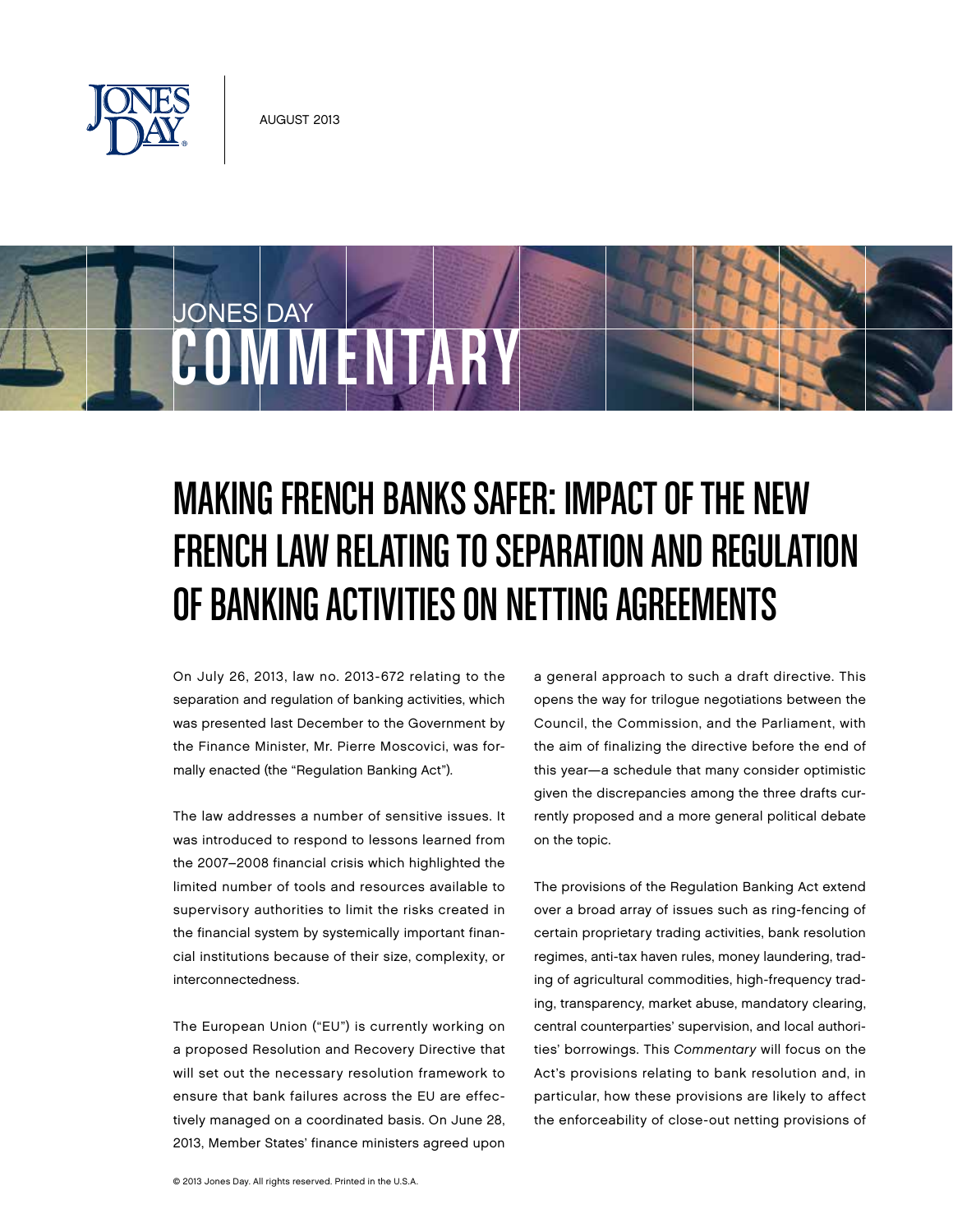national and international market master agreements for financial transactions entered into by French banks and investment firms.

## GENERAL CONCEPT AND CONTEXT

#### THE CONCEPT OF "RESOLUTION"

At the outset, an important distinction must be made between (i) "prudential administrative measures," (ii) "reorganisation and winding up measures" (as defined in European Directive 2001/24/CE of April 4, 2001 on the reorganization and the winding up of credit institutions (the "Banks' Winding Up Directive")), and (iii) "resolution measures." It is only because resolution measures are distinguished from reorganization and winding up measures that the French Parliament has concluded that it may enact a domestic resolution regime without waiting for a European position.

Indeed, since the adoption of the Banks' Winding Up Directive, the conditions for the enforceability of close-out netting provisions against the administrator of a French insolvent bank—and therefore against the relevant French supervisory authority (the Autorité de contrôle prudentiel or "ACP")—are not to be determined by French law (i.e., the country where the insolvency proceedings are opened (lex fori)), but solely by the governing law of the relevant netting agreement (lex contractus). If resolution were also to be considered as a reorganization or winding up measures, this conflict-of-law rule would, by designating the lex contractus as the sole competent law, have rendered any French resolution regime inapplicable.

# THE RECENT CHALLENGE OF CLOSE-OUT NETTING REGIMES

Although often cited as one of the most effective legal tools against systemic risk, close-out netting has, since the onset of the financial crisis, often been presented as an obstacle to the reorganization process and recovery of a failing financial institution. Hence, a temporary stay on the exercise of close-out netting rights during a resolution proceeding has now officially been proposed at an international level by the Key Attributes for Effective Resolution Regimes for Financial

Institutions, published by the Financial Stability Board (the "FSB") in October 2011.

Specifically, key attribute no. 4.2 proposes that the "entry into resolution and the exercise of any resolution powers should not trigger statutory or contractual set-off rights" or constitute an event enabling "any counterparty to exercise contractual acceleration or early termination rights provided the substantive obligations under the contract continue to be performed." Key attribute no. 4.3 further provides that in the event that such rights are nonetheless exercisable, the resolution authority shall be entitled to temporally stay such rights "where they arise by reason only of entry into resolution or in connection with the exercise of any resolution powers."

The stay may be discretionary or automatic, but in all circumstances, the following safeguards are required:

- The duration of the stay shall be strictly limited in time;
- The integrity of financial contracts shall be ensured, and legal certainty shall be provided to counterparties;
- The close-out netting rights of a counterparty shall not be affected when they rely on an event of default occurring before, during, or after the period of the stay but not related to the entry into resolution or the exercise of the relevant resolution power;
- The beginning and the end of the stay period shall be clearly determined; and
- In any event, creditors should have a right to compensation where they do not receive, at the minimum, what they would have received in the liquidation of the firm under the applicable insolvency regime (the "no creditor worse off than in a liquidation" principle).

One of the purposes of the Regulation Banking Act is to implement these safeguards in France.

# CREATION OF A BALANCED RESOLUTION REGIME FOR FRENCH FINANCIAL COUNTERPARTIES

### Personal and Material Scopes of the Resolution Regime

The Personal Scope. The resolution regime applies to credit establishments, financial companies, mixed financial holding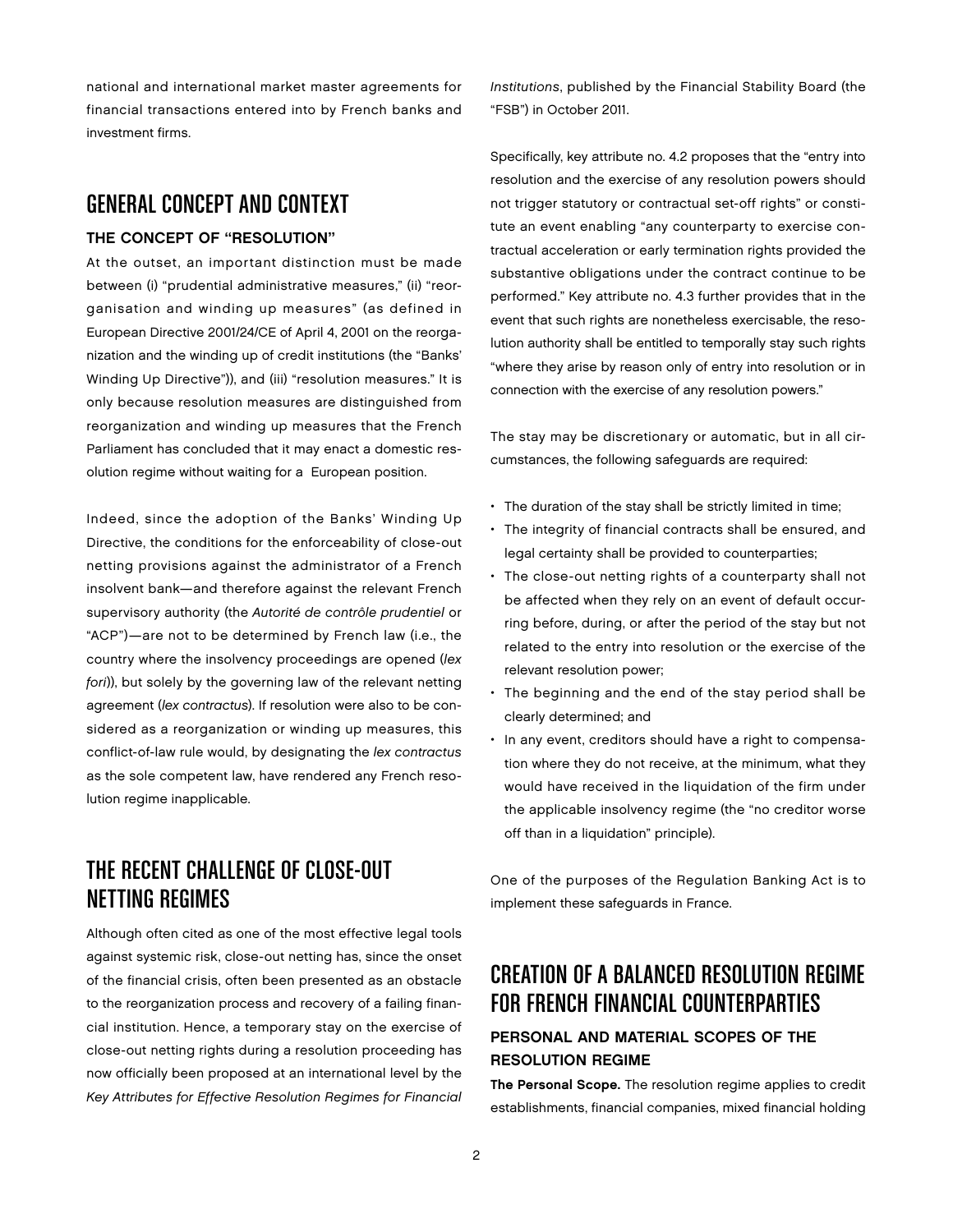companies, and investment firms, with the exception of portfolio management companies.

As the opening of a resolution proceeding will evidence the extreme difficulties encountered by the financial institution, such proceeding may be triggered only by the occurrence of one of the following circumstances:

- The entity no longer complies with applicable minimum capital requirements;
- The entity can no longer fulfil its payment obligations immediately or in the near future; or
- The entity needs financial assistance from the French Government.

The Material Scope. The resolution regime may apply to any agreement entered into with any of the financial institutions listed in the above paragraph.

Article L. 631-31-16 paragraph IV of the French Monetary and Financial Code provides for protection of the single agreement principle under master agreements and prevents the resolution authority from "cherry picking" or dismantling a master agreement by, for example, staying the equity derivatives transaction of a failing financial institution while transferring its fixed income transaction. In other words, assets, rights, and obligations governed by a netting agreement mentioned in article L.211-36-1 of the French Monetary and Financial Code may be transferred only as a whole. Thus, netting agreements entered into with French financial institutions will be effective, and counterparties will be able to take into account net positions for the purpose of determining capital requirements.

#### Resolution Measures

Under this resolution regime, the ACP, renamed the Prudential Control and Resolution Authority (Autorité de contrôle prudentiel et de résolution or "ACPR"), is granted the power to manage such difficulties and may adopt a number of resolution measures.

Such resolution measures may consist of a variety of actions and prohibitions ranging from requesting information, appointing a special resolution administrator, changing governance, transferring all or part of a business unit (branche d'activité), temporarily using a bridge financial institution in support of all or part of the activities of the failing institution before their assignment, activating the loss absorption clause of subordinated bonds, mandatory recapitalizing of the failing institution, suspending payments, and suspending or prohibiting certain businesses of the failing financial institution.

Among these measures, two are of particular relevance to all financial derivatives counterparties to French banks and investment firms and affect, permanently or temporarily, the right to close out and net outstanding transactions as a result of a resolution. Specifically, they are as follows:

#### **TRANSFER**

The first measures would apply when the ACPR decides to:

- Transfer all or part of one or more business units of the failing institution. Such transfer will give rise to an outright transfer of assets and will occur on the date set out by the ACPR; or
- Temporarily transfer to a bridge financial institution all or part of the assets, rights, and obligations of such entity with the aim to permanently transfer them later.

In both situations, the Regulation Banking Act provides that "contracts relating to the transferred activities shall continue as no termination or close-out netting provisions may be invoked as a result of such transfer."

It should be noted that counterparties will remain free to close out their master agreements:

- If those agreements are not determined by the ACPR as being part of the relevant assigned business unit; and
- Once the transfer has been made, if an event of default or a termination event, not related to the transfer, occurs in respect of the succeeding counterparties.

#### General Temporary Stay

The ACPR, when opening a resolution proceeding against a failing institution, may—but is not obliged to—declare a temporary stay of the exercise of early termination and close-out netting rights until 5:00 p.m. the next business day following the publication of such decision. When the ACPR decides upon the opening of a stay period, such period